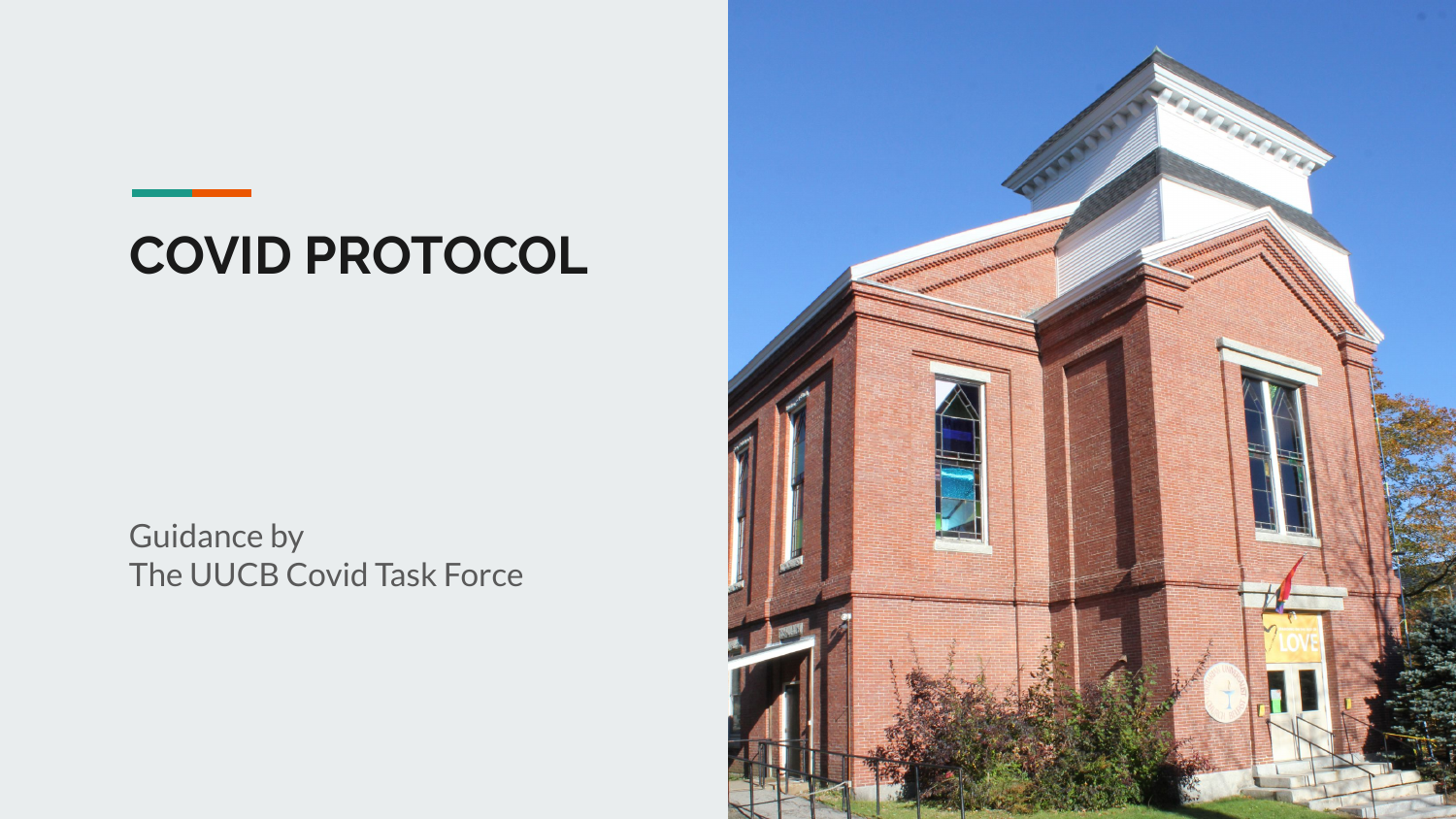#### **Our current Task Force Guidance**

**[UUCB Covid 19 Task](https://docs.google.com/document/d/1WCyV0GdwF8PpOITA_7aMo5mLPY9bydYgrxJfa2ZQKsA/edit) [Force](https://docs.google.com/document/d/1WCyV0GdwF8PpOITA_7aMo5mLPY9bydYgrxJfa2ZQKsA/edit) [Recommendations -](https://docs.google.com/document/d/1WCyV0GdwF8PpOITA_7aMo5mLPY9bydYgrxJfa2ZQKsA/edit) [Google Docs](https://docs.google.com/document/d/1WCyV0GdwF8PpOITA_7aMo5mLPY9bydYgrxJfa2ZQKsA/edit)**

#### **Updated guidance on singing [https://www.youtube.c](https://www.youtube.com/watch?v=1seuGKnKHb0) [om/watch?v=1seuGKn](https://www.youtube.com/watch?v=1seuGKnKHb0) [KHb0](https://www.youtube.com/watch?v=1seuGKnKHb0)**

## **State of Maine**

**CDC Guidelines**

[https://www.maine](https://www.maine.gov/covid19/) [.gov/covid19/](https://www.maine.gov/covid19/)

**Covid Act Now: Maine**

**[https://covidactno](https://covidactnow.org/us/maine-me/county/waldo_county/?s=23051225) [w.org/us/maine-me](https://covidactnow.org/us/maine-me/county/waldo_county/?s=23051225) [/county/waldo\\_cou](https://covidactnow.org/us/maine-me/county/waldo_county/?s=23051225) [nty/?s=23051225](https://covidactnow.org/us/maine-me/county/waldo_county/?s=23051225)**

### **UUA Updated Recommendations**

**[https://www.uua.or](https://www.uua.org/leadership/library/delta-guidance) [g/leadership/library](https://www.uua.org/leadership/library/delta-guidance) [/delta-guidance](https://www.uua.org/leadership/library/delta-guidance)**

**[From the UUA](https://www.uua.org/pressroom/press-releases/guidance-delta-variant) [President: Updated](https://www.uua.org/pressroom/press-releases/guidance-delta-variant) [COVID Guidance for the](https://www.uua.org/pressroom/press-releases/guidance-delta-variant) [Delta Variant | Press](https://www.uua.org/pressroom/press-releases/guidance-delta-variant) [Releases | UUA.org](https://www.uua.org/pressroom/press-releases/guidance-delta-variant)**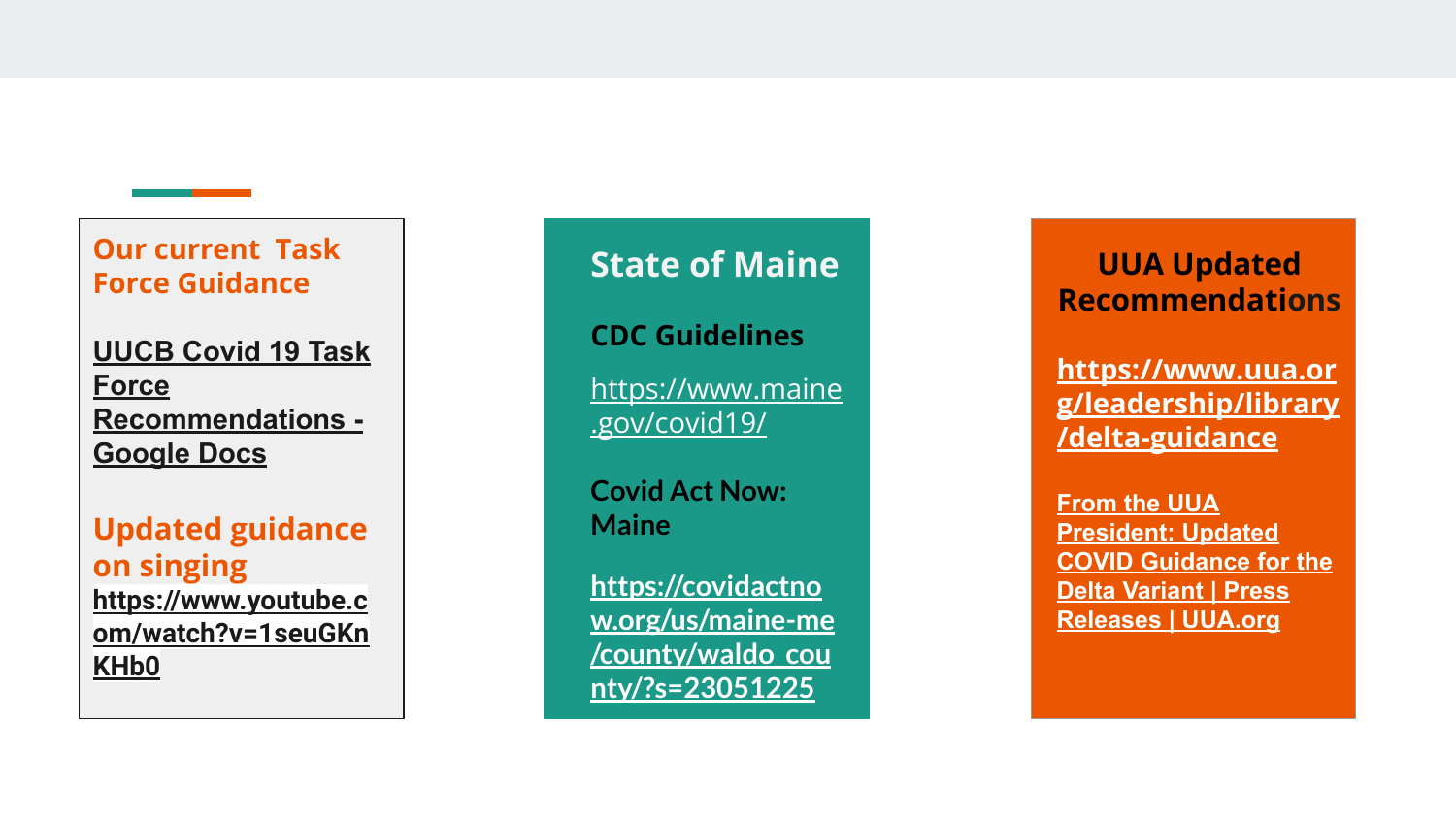# **Guidance by Color**

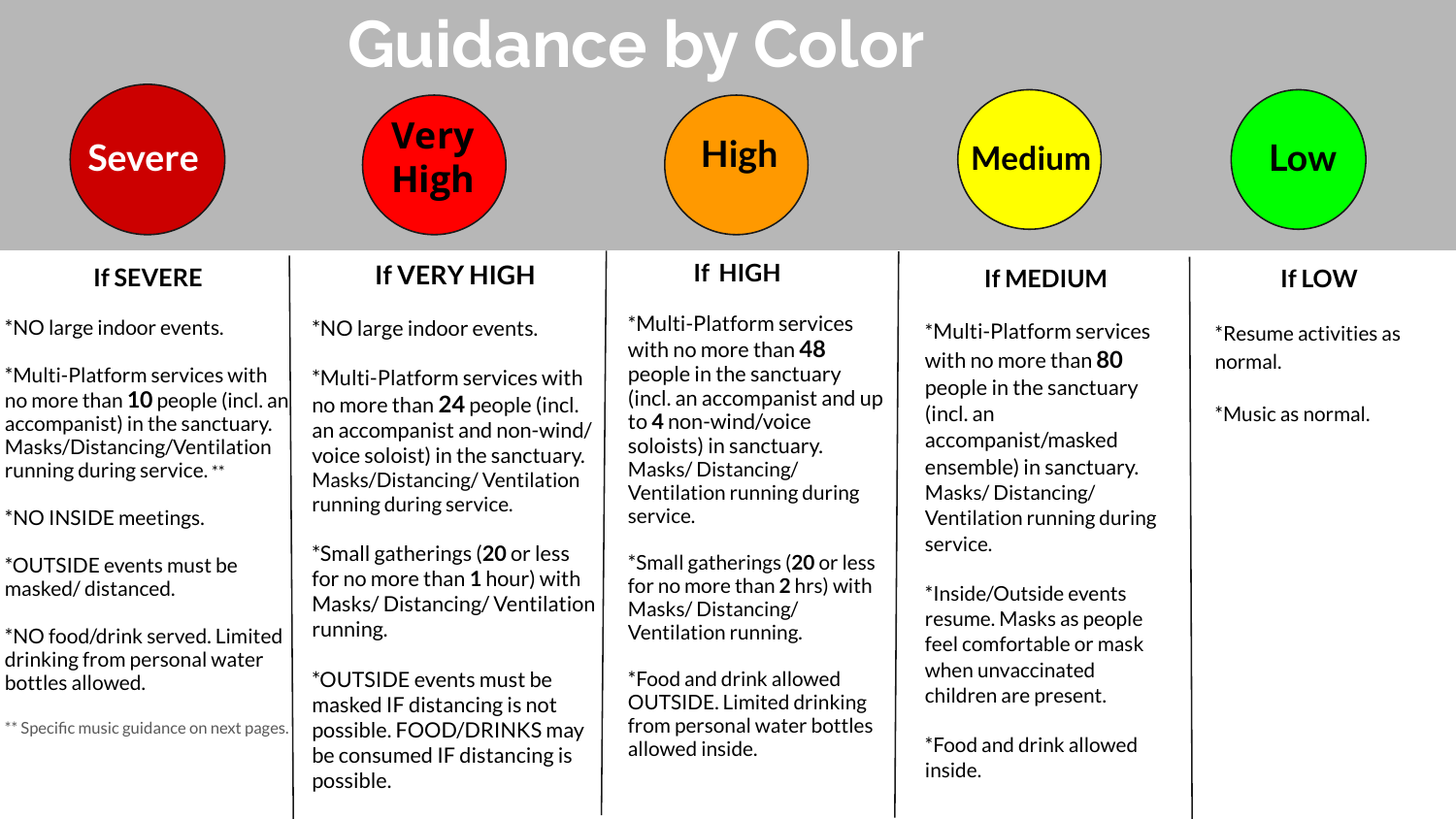### **Music/Ensemble Guidance by Color**

| Video/audio submissions always welcomed!                | <b>Severe</b>                           | <b>Very High</b>                        | <b>High</b> | <b>Medium</b> | Low |
|---------------------------------------------------------|-----------------------------------------|-----------------------------------------|-------------|---------------|-----|
| Piano (solo)- Church use w/out mask                     | no                                      | no                                      | no          | yes           | yes |
| Piano (solo)- Church use with mask                      | Coordinate<br>with Cayla to<br>schedule | Coordinate<br>with Cayla to<br>schedule | yes         | yes           | yes |
| Solo instrument (non-wind)- Church use w/out<br>mask    | no                                      | no                                      | no          | yes           | yes |
| Solo instrument (non-wind)- Church use with<br>mask     | Coordinate<br>with Cayla to<br>schedule | Coordinate<br>with Cayla to<br>schedule | yes         | yes           | yes |
| Solo instrument (wind/voice) - Church use w/out<br>mask | no                                      | no                                      | no          | yes           | yes |
| Solo instrument (wind/voice)- Church use with<br>mask   | Coordinate<br>with Cayla to<br>schedule | Coordinate<br>with Cayla to<br>schedule | yes         | yes           | yes |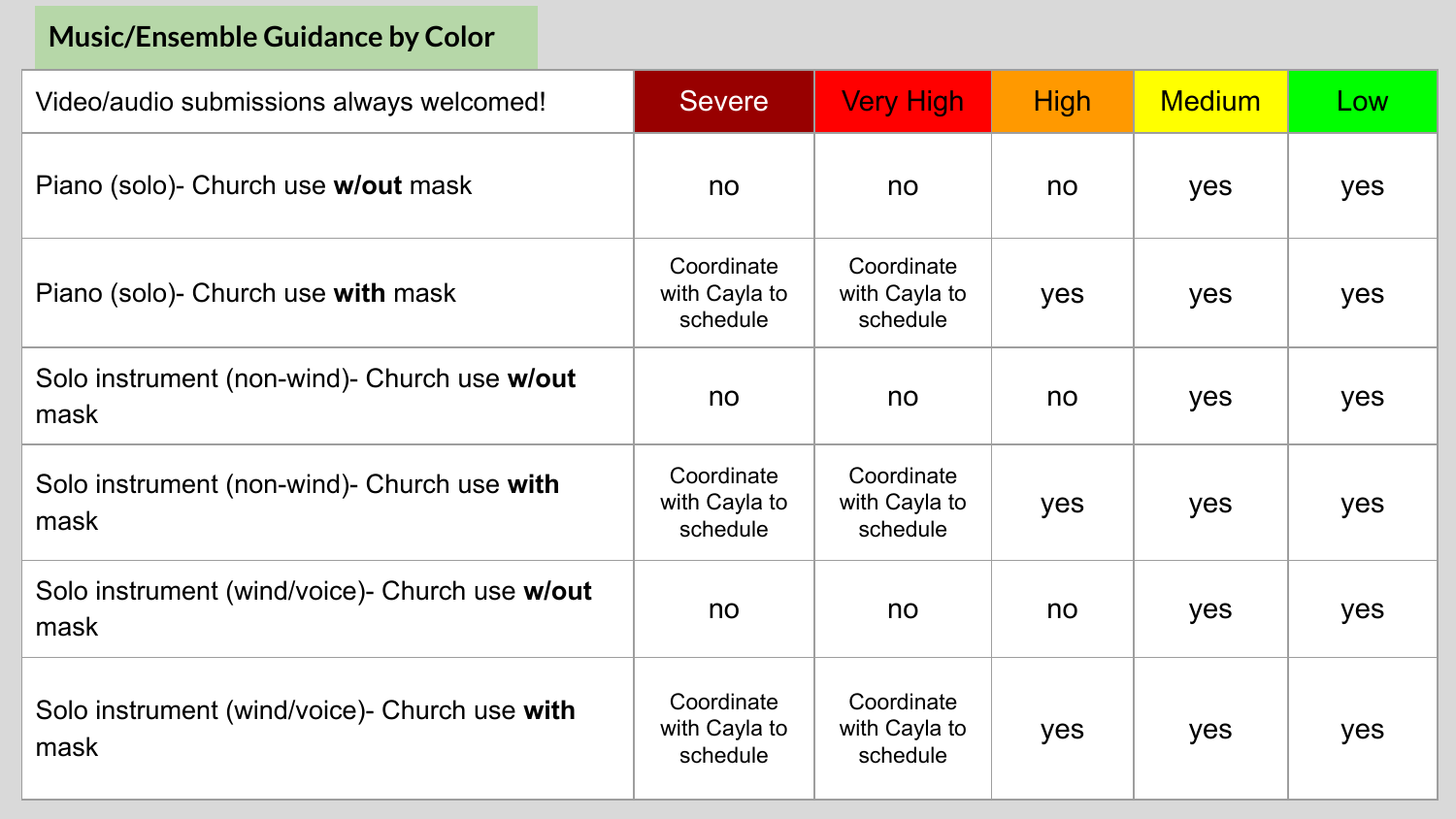### **Music/Ensemble Guidance by Color**

|                                                                        | <b>Severe</b> | <b>Very High</b>                        | <b>High</b>                             | <b>Medium</b> | Low        |
|------------------------------------------------------------------------|---------------|-----------------------------------------|-----------------------------------------|---------------|------------|
| Ensemble (non-wind)-Church use w/out mask                              | no            | no                                      | no                                      | yes           | yes        |
| Ensemble (non-wind)-Church use with mask                               | no            | Coordinate<br>with Cayla to<br>schedule | yes                                     | yes           | yes        |
| Ensemble (non-wind)-outside rehearsal/recording<br>w/out mask          | no            | yes                                     | yes                                     | yes           | yes        |
| Ensemble (mix or wind/voice)-Church use w/out<br>mask                  | no            | no                                      | no                                      | no            | <b>Yes</b> |
| Ensemble (mix or wind/voice)-Church use with<br>mask                   | no            | Coordinate<br>with Cayla to<br>schedule | Coordinate<br>with Cayla<br>to schedule | yes           | yes        |
| Ensemble (mix or wind/voice)-outside<br>rehearsal/recording w/out mask | no            | no                                      | no                                      | yes           | yes        |
| Ensemble (mix or wind/voice)-outside<br>rehearsal/recording with mask  | no            | yes                                     | yes                                     | yes           | yes        |